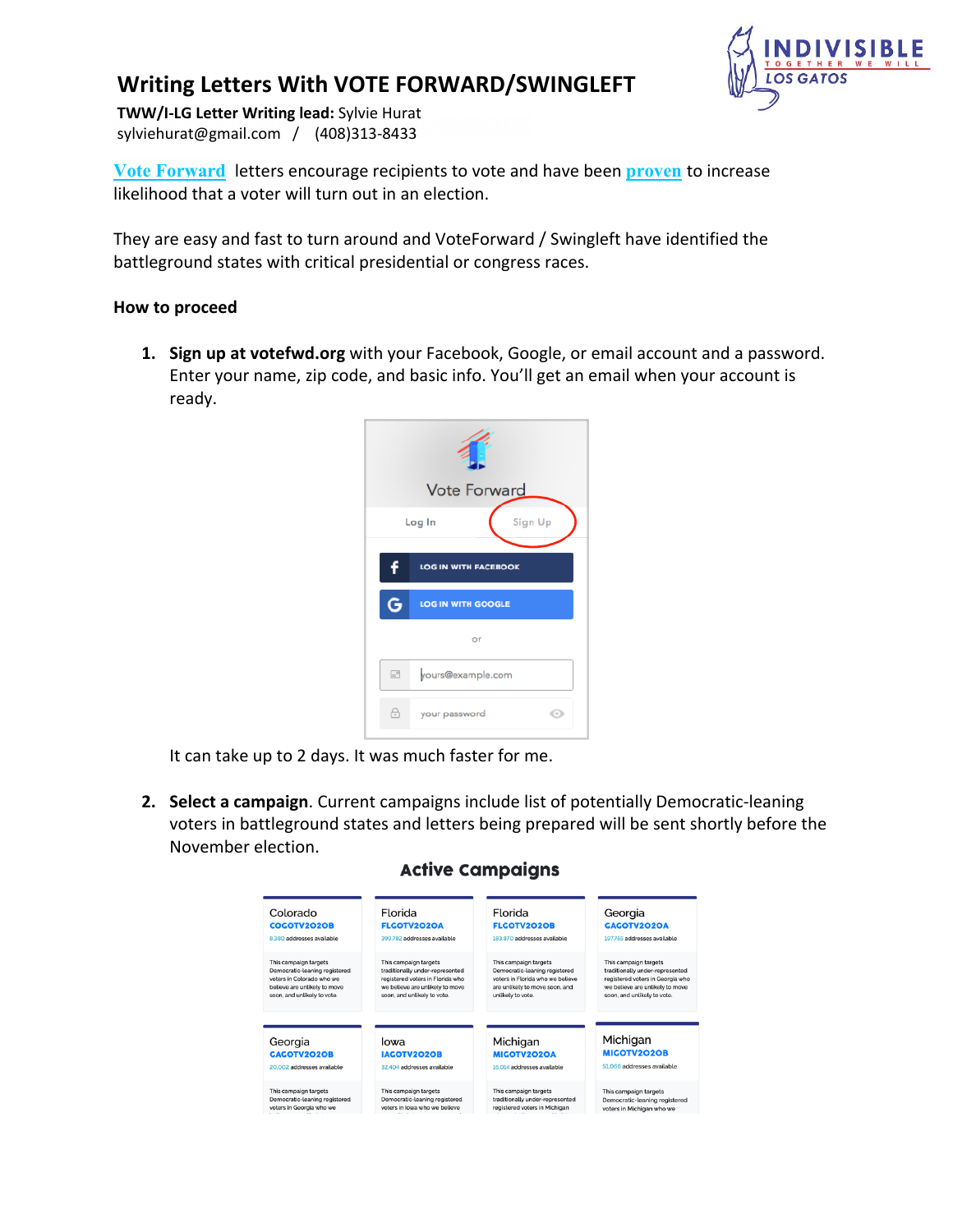Some campaigns for special elections may be added along the way, with different templates, different rules and different SEND dates.

**3. Adopt voters**. Voters can be adopted by batches of 5 or 20.



Voters you adopt can't be adopted by anyone else. By adopting them you are committing to send them letters so start small.

Adopting voters by batches of 20 does not speed things much and does not save much paper.

**4. Print letters**. Click on the **Download** button. VoteForward generates a printable PDF file with all template letters and addresses. Print the file.

| <b>Vote Forward Voter List</b>                                                                                                                                                                                                                                                                                                                                                                                                                                                                                                                                                                                                                                                                                                                                                                                                                                                                                                                                         |
|------------------------------------------------------------------------------------------------------------------------------------------------------------------------------------------------------------------------------------------------------------------------------------------------------------------------------------------------------------------------------------------------------------------------------------------------------------------------------------------------------------------------------------------------------------------------------------------------------------------------------------------------------------------------------------------------------------------------------------------------------------------------------------------------------------------------------------------------------------------------------------------------------------------------------------------------------------------------|
| Thank you for writ                                                                                                                                                                                                                                                                                                                                                                                                                                                                                                                                                                                                                                                                                                                                                                                                                                                                                                                                                     |
| ------ help flip Congress blue!<br>Use these return<br>(Also in small print a                                                                                                                                                                                                                                                                                                                                                                                                                                                                                                                                                                                                                                                                                                                                                                                                                                                                                          |
| YOUR FIRST NAME 6                                                                                                                                                                                                                                                                                                                                                                                                                                                                                                                                                                                                                                                                                                                                                                                                                                                                                                                                                      |
| Names and add<br><i>VOTE<br/>FORWARD</i><br>(Also in small print)                                                                                                                                                                                                                                                                                                                                                                                                                                                                                                                                                                                                                                                                                                                                                                                                                                                                                                      |
| <b>MI ROKEOF</b>                                                                                                                                                                                                                                                                                                                                                                                                                                                                                                                                                                                                                                                                                                                                                                                                                                                                                                                                                       |
| <b>RELAXING PERMIT</b><br>Dear                                                                                                                                                                                                                                                                                                                                                                                                                                                                                                                                                                                                                                                                                                                                                                                                                                                                                                                                         |
| <b>MIAIMEDIA</b><br><b>Millingham</b>                                                                                                                                                                                                                                                                                                                                                                                                                                                                                                                                                                                                                                                                                                                                                                                                                                                                                                                                  |
| <b>INVESTIGATION</b><br>I have pledged to vote in every election, because                                                                                                                                                                                                                                                                                                                                                                                                                                                                                                                                                                                                                                                                                                                                                                                                                                                                                              |
| <b>INTERNATIONAL</b><br><b><i>DELTARTING</i></b>                                                                                                                                                                                                                                                                                                                                                                                                                                                                                                                                                                                                                                                                                                                                                                                                                                                                                                                       |
| <b>MINIMIZE</b>                                                                                                                                                                                                                                                                                                                                                                                                                                                                                                                                                                                                                                                                                                                                                                                                                                                                                                                                                        |
| <b>RELEASED</b>                                                                                                                                                                                                                                                                                                                                                                                                                                                                                                                                                                                                                                                                                                                                                                                                                                                                                                                                                        |
| There's an extremely important election on Tuesday,<br><b>INTERNATIONAL</b><br>Inches an extremely individuals encounter the SOTS WIND DU Please John me In<br><b>MAI DESIGNER</b>                                                                                                                                                                                                                                                                                                                                                                                                                                                                                                                                                                                                                                                                                                                                                                                     |
| casting a ballot?<br><b>MILLANDIA</b>                                                                                                                                                                                                                                                                                                                                                                                                                                                                                                                                                                                                                                                                                                                                                                                                                                                                                                                                  |
| MINMIX<br>I'm not asking you to vote for particular candidates,                                                                                                                                                                                                                                                                                                                                                                                                                                                                                                                                                                                                                                                                                                                                                                                                                                                                                                        |
| <b>Mill Filt Allege</b><br>The Trine South Park of Water Day Personal Concentration, Care and Concentration of the Art of Transaction of the Art of Transaction, Care and Concentration of the Art of Transaction of the Art of Transaction of the Art of<br><b>MISOR</b>                                                                                                                                                                                                                                                                                                                                                                                                                                                                                                                                                                                                                                                                                              |
| accountable to all of us.<br><b>ANTI DELLINE</b>                                                                                                                                                                                                                                                                                                                                                                                                                                                                                                                                                                                                                                                                                                                                                                                                                                                                                                                       |
| <b><i>PRI BANK</i></b>                                                                                                                                                                                                                                                                                                                                                                                                                                                                                                                                                                                                                                                                                                                                                                                                                                                                                                                                                 |
| MIAME                                                                                                                                                                                                                                                                                                                                                                                                                                                                                                                                                                                                                                                                                                                                                                                                                                                                                                                                                                  |
| <b>RELEASE</b><br>voice heard. Thank you!<br><b>Mino</b>                                                                                                                                                                                                                                                                                                                                                                                                                                                                                                                                                                                                                                                                                                                                                                                                                                                                                                               |
| Sincerely,                                                                                                                                                                                                                                                                                                                                                                                                                                                                                                                                                                                                                                                                                                                                                                                                                                                                                                                                                             |
| Visit votefled orn/vote for more info about the<br>Visit Statement Blackman by Irang tiny appear the Statement of the Statement of the Statement of the Statement of the Statement of the Statement of the Statement of the Statement of the Statement of the Statement of the St                                                                                                                                                                                                                                                                                                                                                                                                                                                                                                                                                                                                                                                                                      |
|                                                                                                                                                                                                                                                                                                                                                                                                                                                                                                                                                                                                                                                                                                                                                                                                                                                                                                                                                                        |
|                                                                                                                                                                                                                                                                                                                                                                                                                                                                                                                                                                                                                                                                                                                                                                                                                                                                                                                                                                        |
|                                                                                                                                                                                                                                                                                                                                                                                                                                                                                                                                                                                                                                                                                                                                                                                                                                                                                                                                                                        |
|                                                                                                                                                                                                                                                                                                                                                                                                                                                                                                                                                                                                                                                                                                                                                                                                                                                                                                                                                                        |
|                                                                                                                                                                                                                                                                                                                                                                                                                                                                                                                                                                                                                                                                                                                                                                                                                                                                                                                                                                        |
| $A_{\frac{1}{12}}\sum_{\substack{1\leq i_1\leq j_1\leq j_2\leq k_1\leq k_2\leq k_1\leq k_2\leq k_1\leq k_2\leq k_2\leq k_2\leq k_1\leq k_2\leq k_1\leq k_2\leq k_2\leq k_2\leq k_1\leq k_2\leq k_1\leq k_2\leq k_2\leq k_2\leq k_2\leq k_2\leq k_2\leq k_2\leq k_2\leq k_2\leq k_2\leq k_2\leq k_2\leq k_2\leq k$<br>A salarang Cintan Da William Di Hawaii, ay indrindra amin'ny fivondronan-kaominin'i Casar ao amin'ny faritr'i<br>George dia Grand Da Grand Maritim ny taona mandritry ny Frantsa.<br>George dia Grand Da William ny taona mananta a<br>$\begin{split} \frac{1}{\sqrt{2\pi}\sqrt{2\pi}}\frac{1}{\sqrt{2\pi}}\frac{1}{\sqrt{2\pi}\sqrt{2\pi}}\frac{1}{\sqrt{2\pi}\sqrt{2\pi}}\frac{1}{\sqrt{2\pi}}\frac{1}{\sqrt{2\pi}}\frac{1}{\sqrt{2\pi}}\frac{1}{\sqrt{2\pi}}\frac{1}{\sqrt{2\pi}}\frac{1}{\sqrt{2\pi}}\frac{1}{\sqrt{2\pi}}\frac{1}{\sqrt{2\pi}}\frac{1}{\sqrt{2\pi}}\frac{1}{\sqrt{2\pi}}\frac{1}{\sqrt{2\pi}}\frac{1}{\sqrt{2\pi}}\frac{1}{$ |
|                                                                                                                                                                                                                                                                                                                                                                                                                                                                                                                                                                                                                                                                                                                                                                                                                                                                                                                                                                        |
|                                                                                                                                                                                                                                                                                                                                                                                                                                                                                                                                                                                                                                                                                                                                                                                                                                                                                                                                                                        |
|                                                                                                                                                                                                                                                                                                                                                                                                                                                                                                                                                                                                                                                                                                                                                                                                                                                                                                                                                                        |
|                                                                                                                                                                                                                                                                                                                                                                                                                                                                                                                                                                                                                                                                                                                                                                                                                                                                                                                                                                        |
|                                                                                                                                                                                                                                                                                                                                                                                                                                                                                                                                                                                                                                                                                                                                                                                                                                                                                                                                                                        |
|                                                                                                                                                                                                                                                                                                                                                                                                                                                                                                                                                                                                                                                                                                                                                                                                                                                                                                                                                                        |
|                                                                                                                                                                                                                                                                                                                                                                                                                                                                                                                                                                                                                                                                                                                                                                                                                                                                                                                                                                        |
|                                                                                                                                                                                                                                                                                                                                                                                                                                                                                                                                                                                                                                                                                                                                                                                                                                                                                                                                                                        |
|                                                                                                                                                                                                                                                                                                                                                                                                                                                                                                                                                                                                                                                                                                                                                                                                                                                                                                                                                                        |
|                                                                                                                                                                                                                                                                                                                                                                                                                                                                                                                                                                                                                                                                                                                                                                                                                                                                                                                                                                        |
|                                                                                                                                                                                                                                                                                                                                                                                                                                                                                                                                                                                                                                                                                                                                                                                                                                                                                                                                                                        |

Each letter is customized for a target voter, with his/her name and address printed at the bottom of the letter. Do not send the letter to a different voter.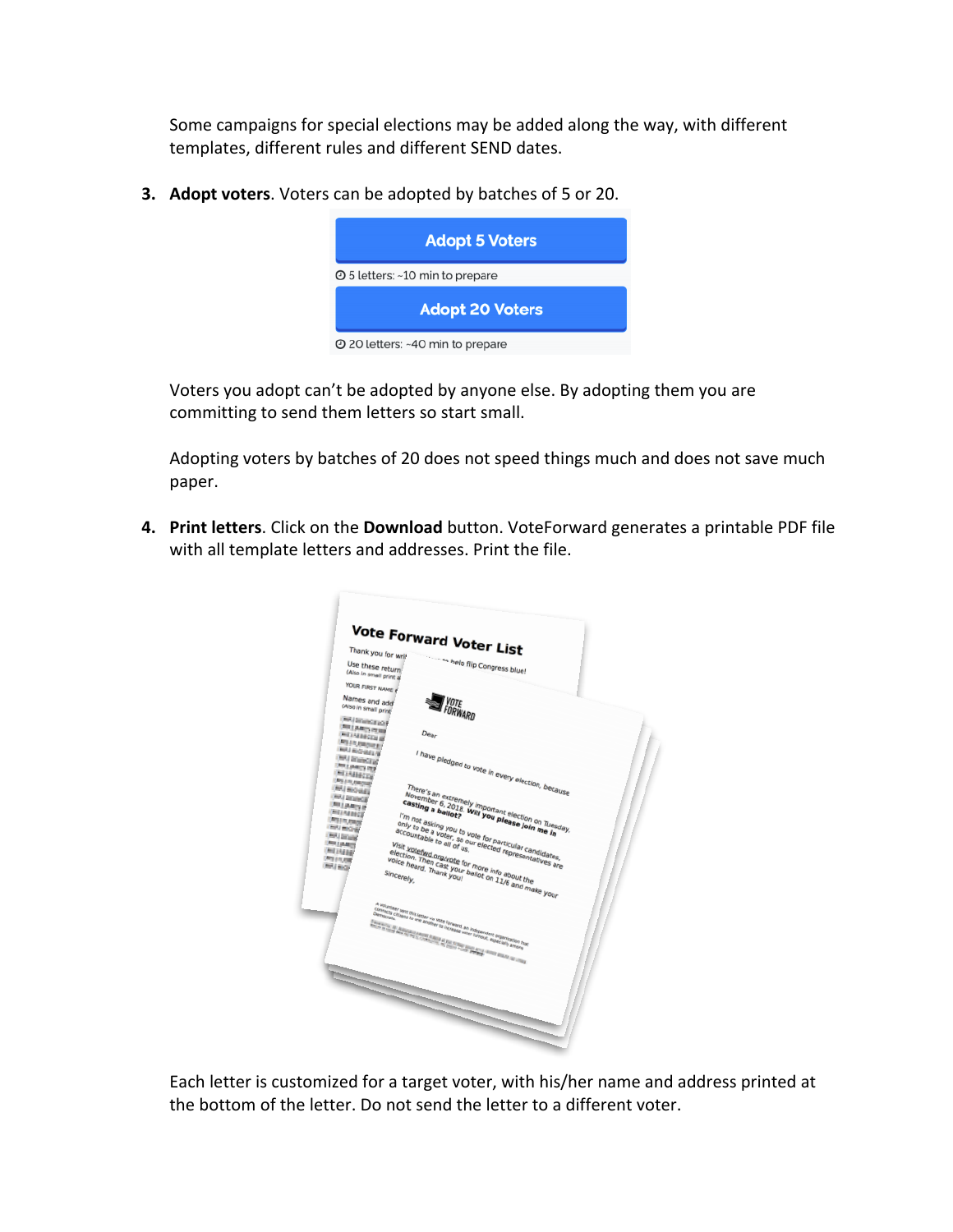The preparation and download of the file can take some time. Be patient, especially in these times of overloaded internet.

**5. Customize the letter**. In handwriting fill in the blank spaces identified in the instructions.



I usually start with wishing the voter and his family well just under the Dear XXX line.

Use the large space to tell why voting is important to you. Do not mention any candidate or party name. Issues are fine.

**6. Write envelope**. In handwriting write the voter's address and the return address including your name. Fill, seal, and stamp the envelope.



I do one envelope at a time to make sure that it corresponds to the voter mentioned in the letter.